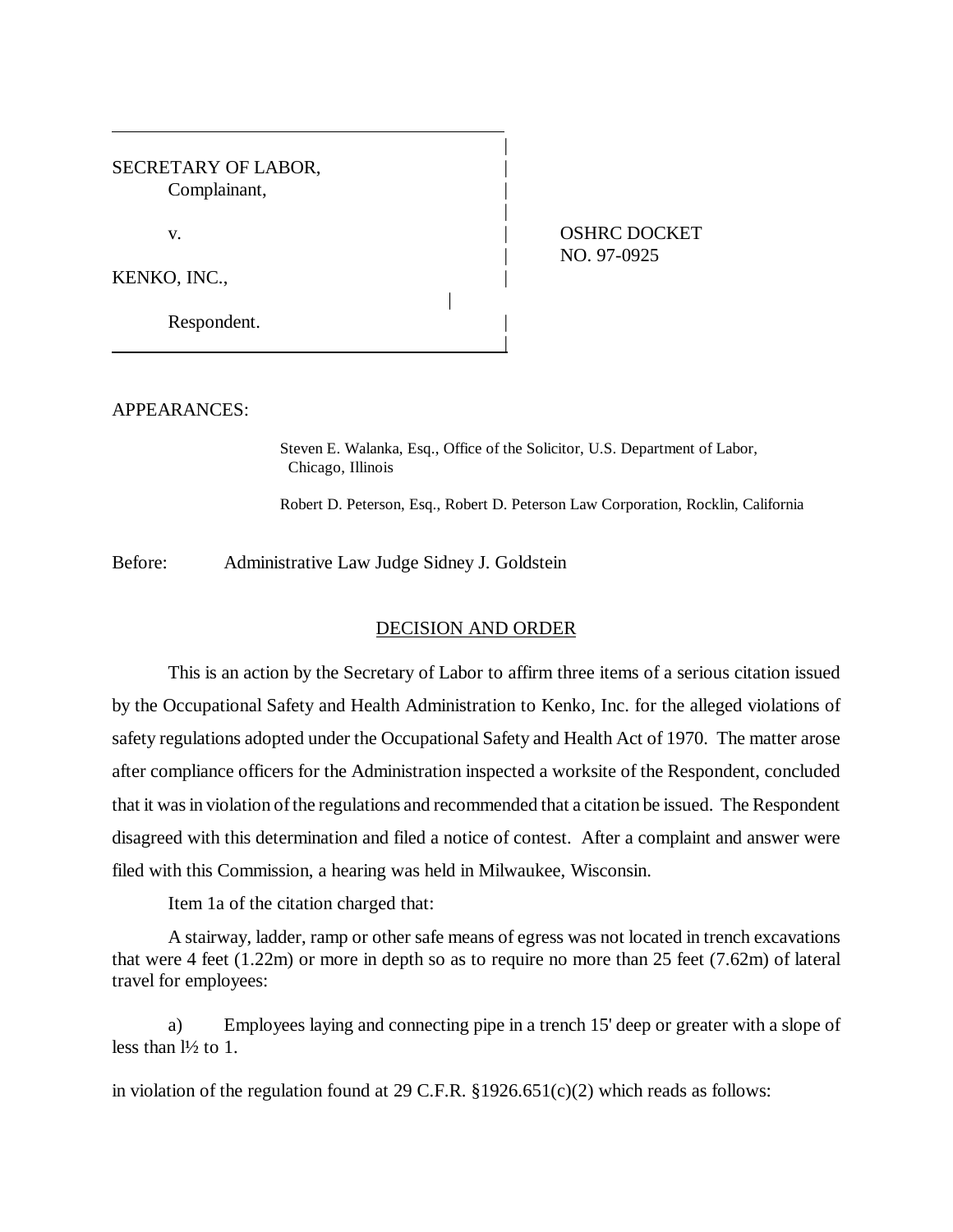*(2) Means of egress from trench excavations.* A stairway, ladder, ramp or other safe means of egress shall be located in trench excavations that are 4 feet (1.22m) or more in depth so as to require no more than 25 feet (7.62m) of lateral travel for employees.

 At the hearing the lead compliance officer testified that a ladder was placed in the trench when the inspectors approached the area. He believed there was no adequate means of egress prior to the time the ladder was placed in the trench because the pile of dirt, loose soil, clumps, and obstructions impeded progress out of the trench. The Respondent asserts that without reliable evidence that the backfill material would not have safely supported the weight of an individual using it as a means of egress there was no basis for a conclusion that the material did not constitute a safe means of egress.

It appears that the individuals in the trench did not consider egress through the backfill unsafe because they worked there when no ladder was present. While the backfill may not be an ideal ramp, there was no showing that it was unsafe. Indeed, the people in the trench were apparently able to exit without a ladder. Further, no measurements were taken to establish that the "pile of dirt" was too vertical to be utilized as an egress instrument. Apparently the compliance officer did not use the dirt pile himself. There was no testimony to the effect anything prevented workers from walking up the backfill and out of the trench. Finally, the compliance officer admitted that he would have used the backfill as means of egress if necessary. The backfill may therefore be considered as a safe means of egress, and the Respondent has thus satisfied the regulation. Item 1a of the citation is therefore VACATED.

Item 1b of the citation alleged that:

Adequate protection was not provided to protect employees from loose rock or soil that could pose a hazard by falling or rolling from an excavation face:

a) While employees were working in trench at least 15 feet deep with a slope of less than 1½ to 1.

in violation of the regulation at 29 C.F.R.  $\S 1926.651(j)(1)$  reading:

(j) *Protection of employees from loose rock or soil*. (1) Adequate protection shall be provided to protect employees from loose rock or soil that could pose a hazard by falling or rolling from an excavation face. Such protection shall consist of scaling to remove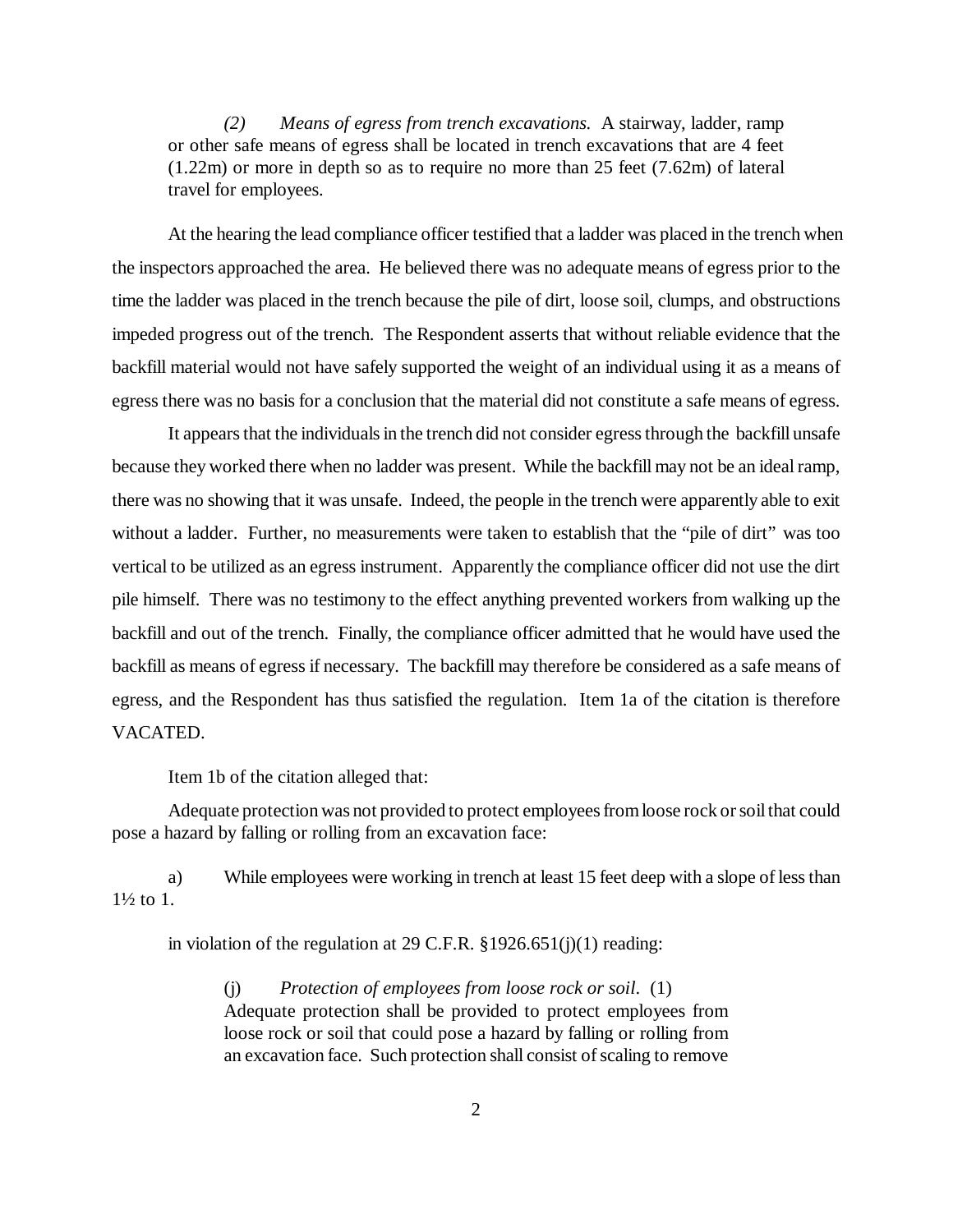loose material; installation of protective barricades at intervals as necessary on the face to stop and contain falling material; or other means that provide equivalent protection.

On this issue the compliance officer in command observed loose material, soil and rock on the face of the excavation. Photographs taken at the scene confirm that rocks and material appeared on the side of the trench. The officer's views and photographs are confirmed by the Respondent's superintendent who stated that he saw the same thing; that the backhoe operator had twenty years of experience; and that he should have known better. Indeed, the Respondent was directed to correct the situation and did so by arranging for a trench box to be delivered to the site.

The Respondent contends that there was no hazard because the movement of rocks and soil did not expose an employee to a significant injury. I do not agree that falling rocks and debris from a distance of fifteen feet or more would merely result in soil on one's work boots, as suggested by its counsel.

With respect to this item of the citation, the Secretary has established that there were loose rocks and soil on the side of the excavation. If an accident occurred, the

resultant injury could be serious, especially since the excavation was only four feet wide at the bottom. Accordingly, this item of the citation is AFFIRMED.

Citation 1, item 2 reads as follows:

29 C.F.R. §1926.652(a)(1): Each employee in an excavation was not protected from cave-ins by an adequate protective system designed in accordance with 29 C.F.R. §1926.652(c). The employer had not complied with the provisions of 29 C.F.R.

 $§1926.652(b)(1)(i)$  in that the excavation was sloped at an angle steeper than one and one-half horizontal to one vertical (34 degrees measured from the horizontal):

a) Employees laying and connecting pipe in a trench 15' deep or greater with a slope of less than  $\frac{1}{2}$  to 1.

in violation of the regulations at 29 C.F.R. §1926.652(c) and 29 C.F.R. § 1926.652(b)(1)(i) which provides:

(c) *Design of support systems, shield system, and other protective systems.*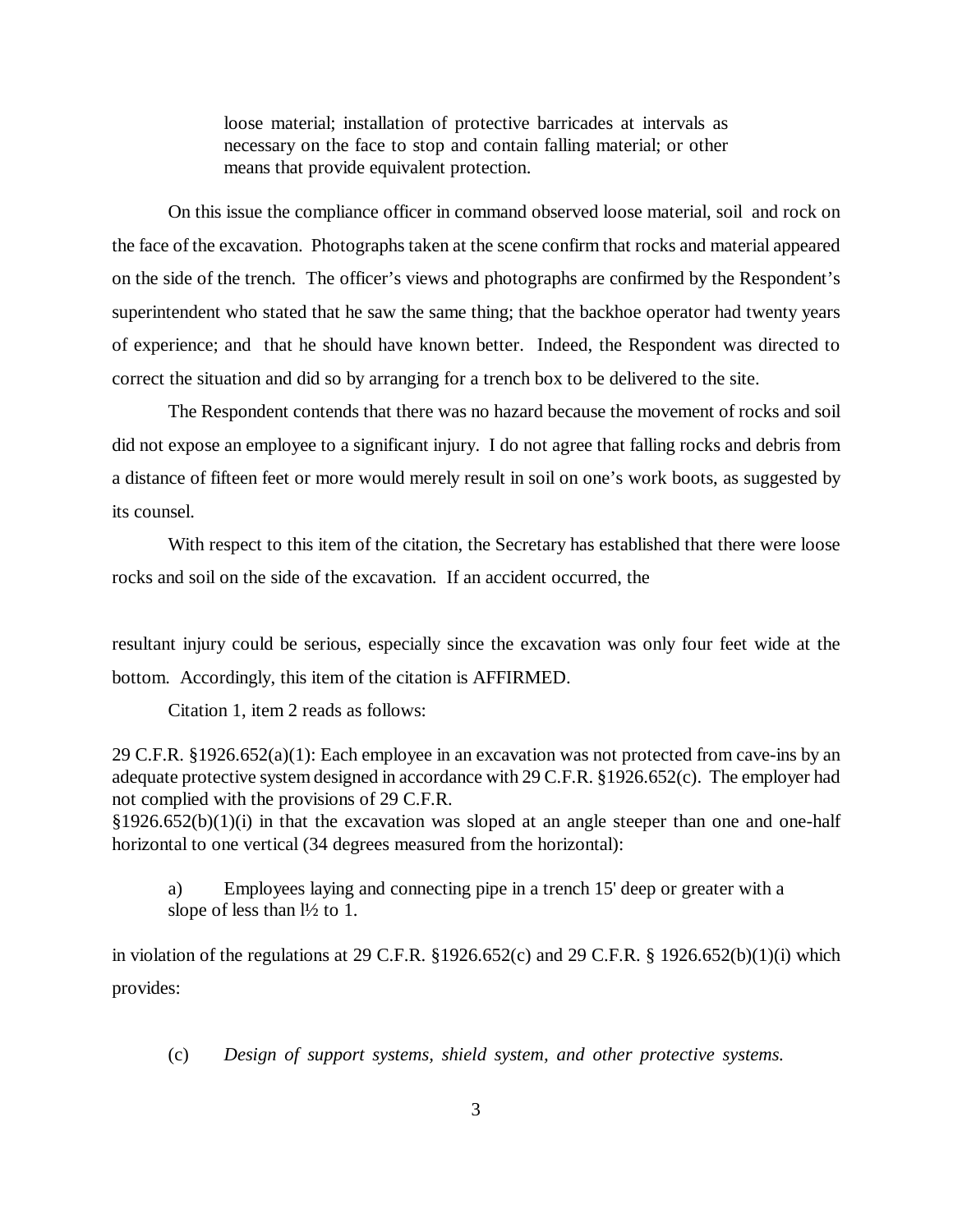Designs of support systems shield systems, and other protective systems shall be selected and constructed by the employer or his designee and shall be in accordance with the requirements of paragraph  $(c)(1)$ ; or, in the alternative, paragraph  $(c)(2)$ ; or, in the alternative, paragraph  $(c)(3)$ ; or, in the alternative, paragraph  $(c)(4)$  as follows:

(b) *Design of sloping and benching systems.* The slopes and configurations of sloping and benching systems shall be selected and constructed by the employer or his designee and shall be in accordance with the requirements of paragraph  $(b)(1)$ ; or, in the alternative, paragraph  $(b)(2)$ ; or, in the alternative, paragraph  $(b)(3)$ , or, in the alternative, paragraph  $(b)(4)$ , as follows:

(1) *Option (1)--Allowable configurations and slopes.*(i) Excavations shall be sloped at an angle not steeper than one and one-half horizontal to one vertical (34 degrees measured from the horizontal), unless the employer uses one of the other options listed below.

The compliance officers measured the cavity and found it to be 4 feet across at the bottom and 22 feet wide at the top. Its walls were approximately l5.33 and 11.4 feet deep. Respondent's cut sheets of the trench show the walls to be 13.3 and 11.78 feet deep. A government laboratory concluded that the soil was basically Class B. These findings require a trench width of approximately 29 feet. There is no question that the cavity was over 5 feet deep with confirmation in photographs depicting a worker whose head was well below the top of the trench and a tall ladder extending into its bottom.

Since the officers found the trench was only 22 feet wide at the top; and since the Respondent furnished no evidence to the contrary, the trench dimensions failed to meet the requirements of the regulation. I find, therefore, that the Respondent was in violation of the regulations. Although the Respondent has little faith in the calculations of the youthful Agency intern, there is nothing in the record to contradict his findings with respect to the width of the trench.

I also find that the Respondent knew or should have known of the violations in this portion of the citation, and that serious injury could result if an accident occurred.

In passing, I note that Respondent's brief charges that the Complainant has not established that the individuals in the trench were its employees. However, at no time prior to Respondent's brief was this defense advanced. Even Respondent's counsel repeatedly used the term "employee" when